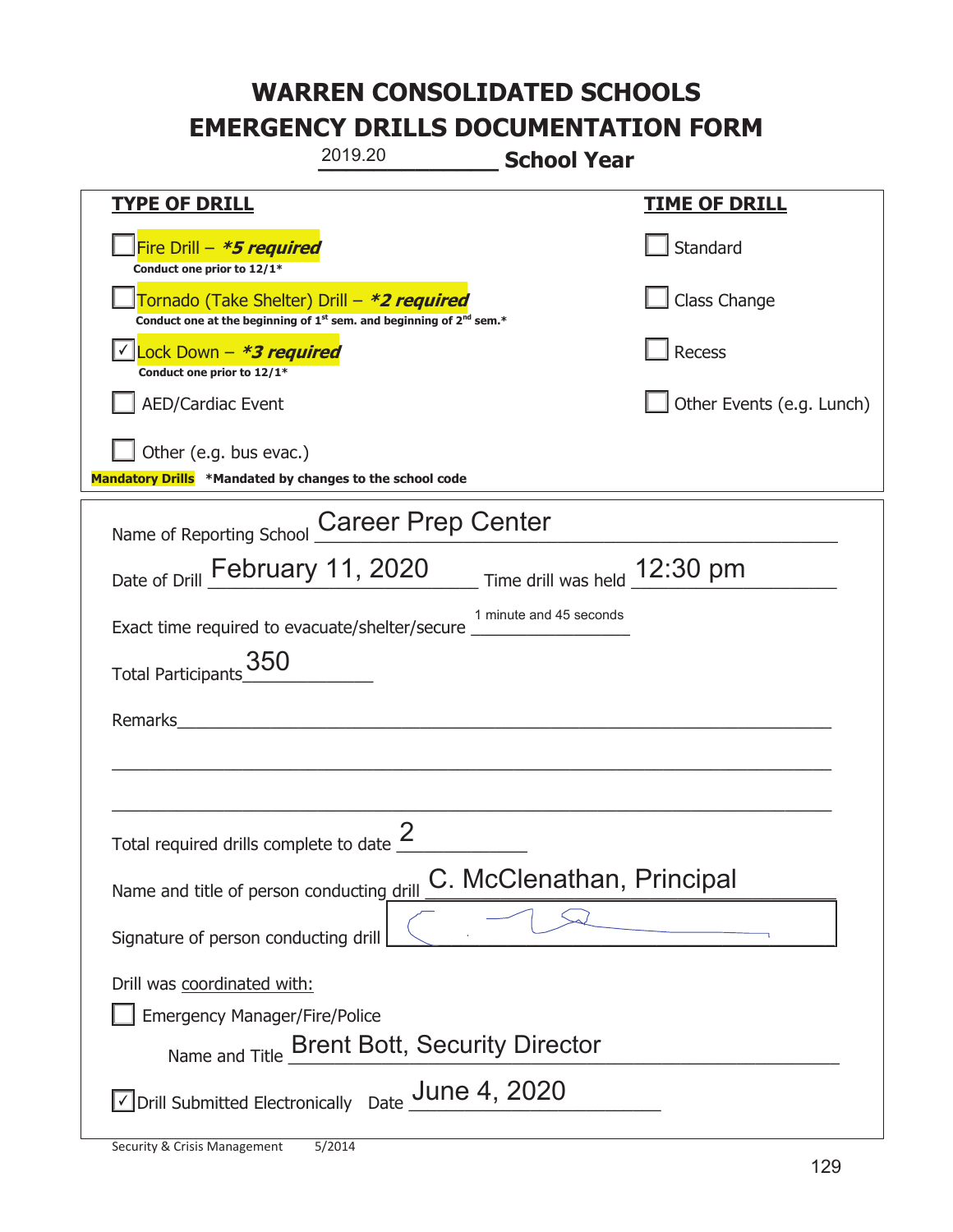|                                                                                    | 2019.20<br><b>School Year</b>                                                               |                             |
|------------------------------------------------------------------------------------|---------------------------------------------------------------------------------------------|-----------------------------|
| <u>TYPE OF DRILL</u>                                                               |                                                                                             | <u>TIME OF DRILL</u>        |
| Fire Drill - *5 required<br>Conduct one prior to 12/1*                             |                                                                                             | Standard                    |
| Tornado (Take Shelter) Drill – *2 required                                         | Conduct one at the beginning of 1 <sup>st</sup> sem. and beginning of 2 <sup>nd</sup> sem.* | Class Change                |
| Lock Down - *3 required<br>Conduct one prior to 12/1*                              |                                                                                             | Recess                      |
| <b>AED/Cardiac Event</b>                                                           |                                                                                             | Other Events (e.g. Lunch)   |
| Other (e.g. bus evac.)<br>Mandatory Drills *Mandated by changes to the school code |                                                                                             |                             |
| Name of Reporting School                                                           | <b>Career Prep Center</b>                                                                   |                             |
| Date of Drill January 10, 2020                                                     |                                                                                             | Time drill was held _1:50pm |
| Exact time required to evacuate/shelter/secure                                     | 2 minutes and 14 seconds                                                                    |                             |
| 350<br><b>Total Participants</b>                                                   |                                                                                             |                             |
| Remarks                                                                            |                                                                                             |                             |
|                                                                                    |                                                                                             |                             |
|                                                                                    | 2                                                                                           |                             |
| Total required drills complete to date $\leq$                                      |                                                                                             |                             |
| Name and title of person conducting drill                                          | C. McClenathan, Principal                                                                   |                             |
| Signature of person conducting drill                                               |                                                                                             |                             |
| Drill was coordinated with:<br><b>Emergency Manager/Fire/Police</b>                | Name and Title Brent Bott, Security Director                                                |                             |
|                                                                                    | $\angle$ Drill Submitted Electronically Date $\frac{\text{June 4, 2020}}{}$                 |                             |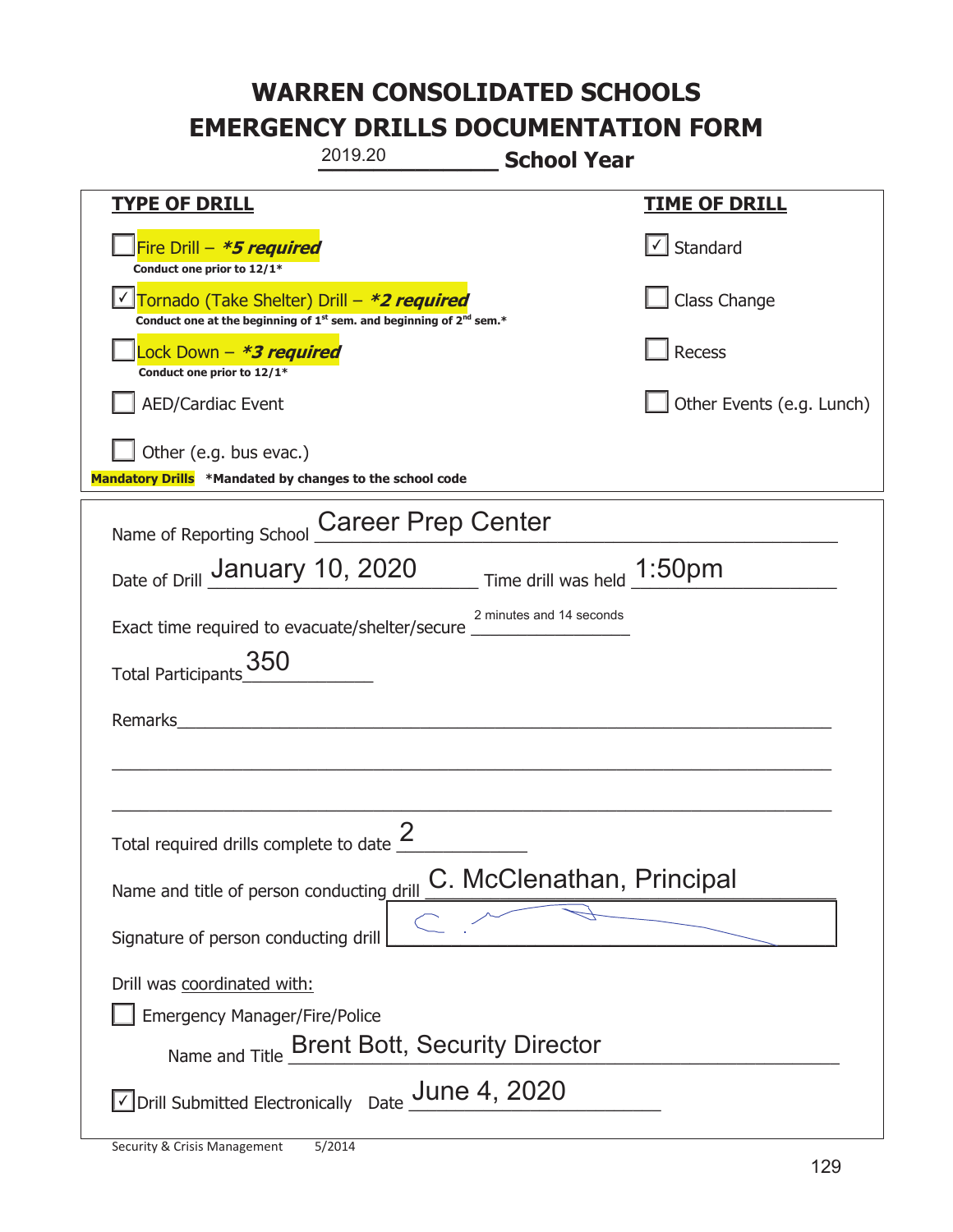|                                                                                    | 2019.20                                                                                     | <b>School Year</b>             |                           |  |
|------------------------------------------------------------------------------------|---------------------------------------------------------------------------------------------|--------------------------------|---------------------------|--|
| <u>TYPE OF DRILL</u>                                                               |                                                                                             |                                | <u>TIME OF DRILL</u>      |  |
| √ Fire Drill – <i>*<b>5 required</b></i><br>Conduct one prior to 12/1*             |                                                                                             |                                | Standard                  |  |
| Tornado (Take Shelter) Drill – *2 required                                         | Conduct one at the beginning of 1 <sup>st</sup> sem. and beginning of 2 <sup>nd</sup> sem.* |                                | Class Change              |  |
| Lock Down – <b>*<i>3 required</i></b><br>Conduct one prior to 12/1*                |                                                                                             |                                | Recess                    |  |
| <b>AED/Cardiac Event</b>                                                           |                                                                                             |                                | Other Events (e.g. Lunch) |  |
| Other (e.g. bus evac.)<br>Mandatory Drills *Mandated by changes to the school code |                                                                                             |                                |                           |  |
| Name of Reporting School                                                           | <b>Career Prep Center</b>                                                                   |                                |                           |  |
| Date of Drill October 15, 2019                                                     |                                                                                             | Time drill was held $10:42$ am |                           |  |
| Exact time required to evacuate/shelter/secure                                     |                                                                                             | 3 minutes and 16 seconds       |                           |  |
| 350<br><b>Total Participants</b>                                                   |                                                                                             |                                |                           |  |
|                                                                                    | Accidental pull during luncheon                                                             |                                |                           |  |
|                                                                                    |                                                                                             |                                |                           |  |
|                                                                                    |                                                                                             |                                |                           |  |
| Total required drills complete to date $\frac{2}{3}$                               |                                                                                             |                                |                           |  |
| Name and title of person conducting drill                                          |                                                                                             | C. McClenathan                 |                           |  |
| Signature of person conducting drill                                               |                                                                                             |                                | $\overline{\phantom{a}}$  |  |
| Drill was coordinated with:<br><b>Emergency Manager/Fire/Police</b>                | Name and Title Brent Bott, Security Director                                                |                                |                           |  |
| $\vee$ Drill Submitted Electronically Date $\frac{\text{June 4, 2019}}{}$          |                                                                                             |                                |                           |  |

I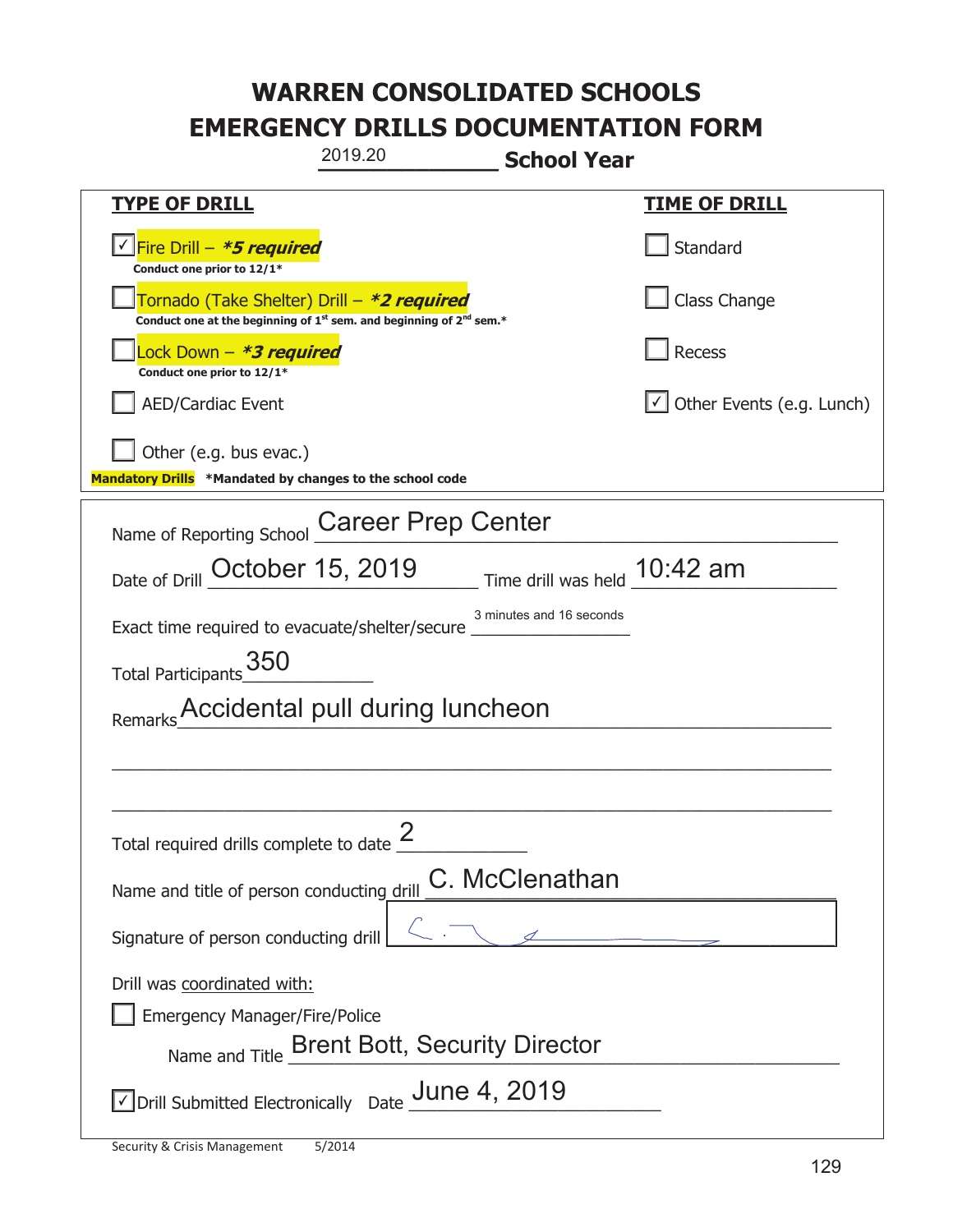|                                                                                    | 2019.20                                                                                     | <b>School Year</b>       |                                                                           |
|------------------------------------------------------------------------------------|---------------------------------------------------------------------------------------------|--------------------------|---------------------------------------------------------------------------|
| <b>TYPE OF DRILL</b>                                                               |                                                                                             |                          | <u>TIME OF DRILL</u>                                                      |
| √ Fire Drill – <i>*<b>5 required</b></i><br>Conduct one prior to 12/1*             |                                                                                             |                          | √ Standard                                                                |
| Tornado (Take Shelter) Drill – *2 required                                         | Conduct one at the beginning of 1 <sup>st</sup> sem. and beginning of 2 <sup>nd</sup> sem.* |                          | Class Change                                                              |
| ock Down – <b>*3 required</b><br>Conduct one prior to 12/1*                        |                                                                                             |                          | Recess                                                                    |
| <b>AED/Cardiac Event</b>                                                           |                                                                                             |                          | Other Events (e.g. Lunch)                                                 |
| Other (e.g. bus evac.)<br>Mandatory Drills *Mandated by changes to the school code |                                                                                             |                          |                                                                           |
| Name of Reporting School                                                           | <b>Career Prep Center</b>                                                                   |                          |                                                                           |
| Date of Drill 10.10.2019                                                           | $\frac{1:30 \text{ pm}}{}$ Time drill was held $\frac{1:30 \text{ pm}}{}$                   |                          |                                                                           |
| Exact time required to evacuate/shelter/secure                                     |                                                                                             | 3 minutes and 14 seconds |                                                                           |
| 330<br>Total Participants                                                          |                                                                                             |                          |                                                                           |
| Remarks                                                                            |                                                                                             |                          | Principal was out of the building, leaving "second in command" in charge. |
|                                                                                    |                                                                                             |                          |                                                                           |
|                                                                                    |                                                                                             |                          |                                                                           |
| Total required drills complete to date                                             | 3                                                                                           |                          |                                                                           |
| Name and title of person conducting drill                                          |                                                                                             |                          | Jim Mandl, Work Based Learning Coordinator                                |
| Signature of person conducting drill                                               |                                                                                             |                          |                                                                           |
| Drill was coordinated with:<br><b>Emergency Manager/Fire/Police</b>                | Name and Title Brent Bott, Security Director                                                |                          |                                                                           |
|                                                                                    | Drill Submitted Electronically Date $\underline{\hspace{0.15cm}} 10.11.19$                  |                          |                                                                           |

t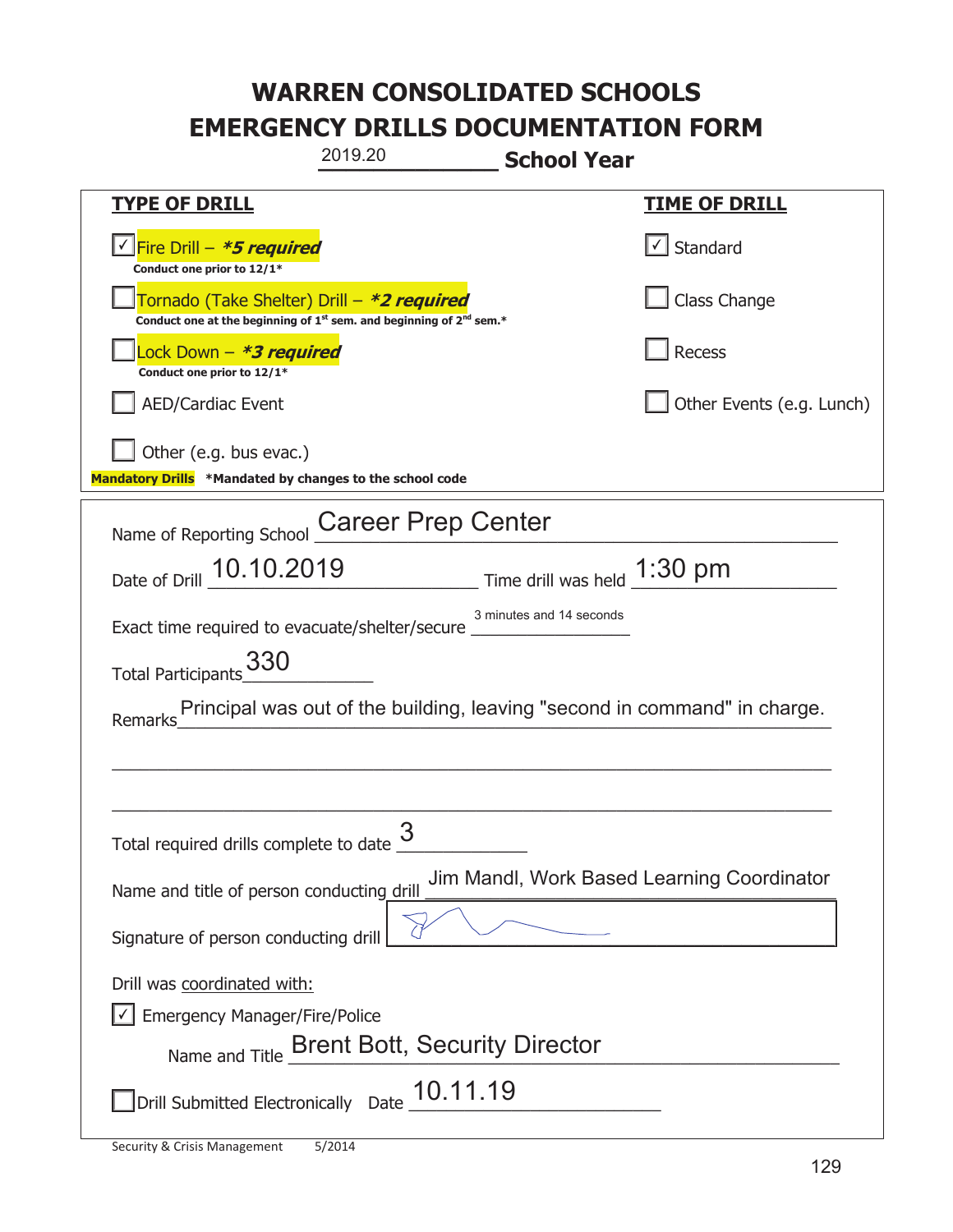|                                                                                    | 2019.20                                                                                     | <b>School Year</b>          |                           |
|------------------------------------------------------------------------------------|---------------------------------------------------------------------------------------------|-----------------------------|---------------------------|
| <b>TYPE OF DRILL</b>                                                               |                                                                                             |                             | <b>TIME OF DRILL</b>      |
| Fire Drill - <b>*5 required</b><br>Conduct one prior to 12/1*                      |                                                                                             |                             | $\cup$ Standard           |
| Tornado (Take Shelter) Drill – *2 required                                         | Conduct one at the beginning of 1 <sup>st</sup> sem. and beginning of 2 <sup>nd</sup> sem.* |                             | Class Change              |
| Lock Down - <b>*3 required</b><br>Conduct one prior to 12/1*                       |                                                                                             |                             | Recess                    |
| <b>AED/Cardiac Event</b>                                                           |                                                                                             |                             | Other Events (e.g. Lunch) |
| Other (e.g. bus evac.)<br>Mandatory Drills *Mandated by changes to the school code |                                                                                             |                             |                           |
| Name of Reporting School                                                           | <b>Career Prep Center</b>                                                                   |                             |                           |
| Date of Drill October 8, 2019                                                      |                                                                                             | Time drill was held 12:30pm |                           |
| Exact time required to evacuate/shelter/secure 4 minutes                           |                                                                                             |                             |                           |
| 330<br><b>Total Participants</b>                                                   |                                                                                             |                             |                           |
| Remarks                                                                            |                                                                                             |                             |                           |
|                                                                                    |                                                                                             |                             |                           |
| Total required drills complete to date $\leq$                                      | 2                                                                                           |                             |                           |
| Name and title of person conducting drill                                          |                                                                                             | C. McClenathan              |                           |
| Signature of person conducting drill                                               |                                                                                             |                             |                           |
| Drill was coordinated with:<br><b>Emergency Manager/Fire/Police</b>                | Name and Title Brent Bott, Director of Security                                             |                             |                           |
| $\vee$ Drill Submitted Electronically Date $\underline{\hspace{1em}10.11.2019}$    |                                                                                             |                             |                           |

T